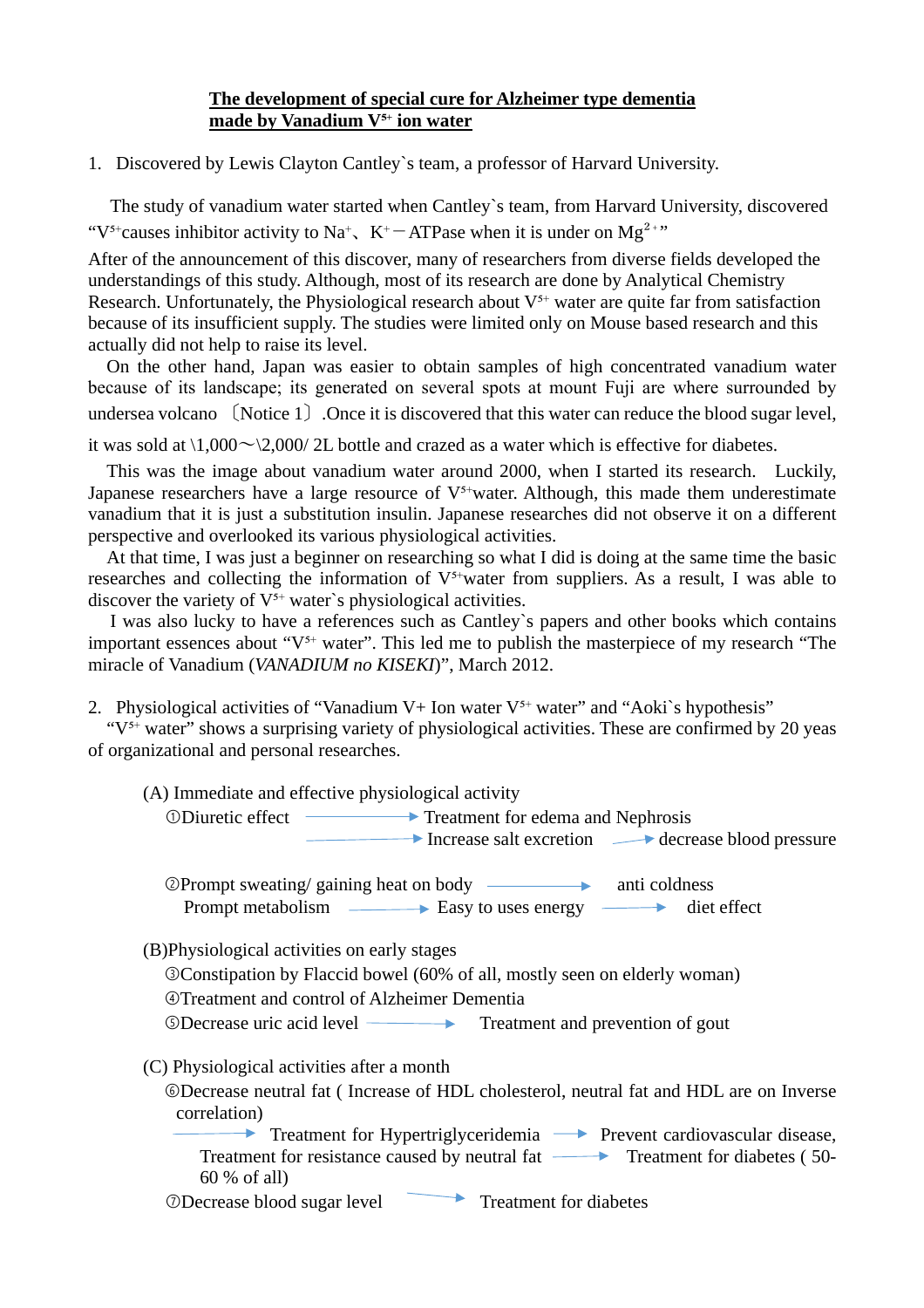➇Decrease blood pressure Most of the patients are included except some people (10%- 20% of all) 15~20% were decreased in 1 to 6 months

All of the variety of physiological activities on above, except Diuretic effect  $\{Notice 1\}$ , are explainable rationally by increase of intracellular  $Ca<sup>2+</sup>$  concentration. The detail are on "The miracle of Vanadium" ("Aoki`s hypothesis")

3. Verification of "Aoki's hypothesis". Treatment effect on Flaccid bowel Constipation by " $V^{5+}$ water".

Constipation by flaccid bowel are caused by decreased concentration of endoplasmic reticulum Ca (2+) in longitudinal and circular muscles (These muscles are controlled by peristalsis of intestine.). These are discovered by Kemmele research team on Virginia University on 1995.

We, our team, confirmed many results that " $V^{5+}$  water" is effective for Flaccid bowel constipation. Drinking " $V^{5+}$ water" 1L per day will treat it on 2 to 3 days except on some special cases. (For example, insufficient secretion of bile acid) " $V^{5+}$ water" are able to bring back the sufficient concentration of endoplasmic reticulum Ca  $(2+)$  in longitudinal and circular muscles. This explains that " $V^{\frac{1}{2}}$ "water" can increase intracellular Ca<sup>2+</sup> concentration because of various chain reaction of ion channel caused by inhibition activity of  $Na^+$ ,  $K^+$ -ATPase. We can see here that "Aoki's hypothesis" are legit in terms of the theory; "V<sup>5+</sup>water" have a benefit of various physiological activities. At the same time, this became a proof for a development of (AD) special cure.

4. A surprising effect of " $V^{5+}$  water" for (AD) (Encountering a curious phenomenon)

4~5 years has past since I started the research of Vanadium Water. I have heard a curious phenomenon from this supplier who provides a high-efficacy Vanadium water. "My mother is 80 years old and she is a hard worker, although on these days, it seems like she gradually loss her energy. She seems also have dementia symptoms like loitering unconsciously. We went to a doctor and, as we expected, she diagnosed as a typical Alzheimer disease. Therefore, I suggest her to drink the vanadium water of my company because there it has a high reputation that the water can cure any types of symptoms. The effect comes out in a week and now, she is back as a hardworking mother again. Actually, she is in a two nights three days trip in *Hakone* with the senior club. (The author did not able to meet her) This story spread to neighborhood. There are other two seniors who also diagnose as Alzheimer disease, and I gave them the vanadium water just like the amount I suggested to drink to my mother. The result is same, the disease was cured in short term. After that, I was asked from this supplier. "Professor, is vanadium water cures Alzheimer disease?" At that time, my researches on "V<sup>5+</sup> water" are based about lowering neutral fats" and blood pressure decrease, and I was not familiar about Alzheimer Disease. I felt like I discovered a curious phenomenon, and I answer the supplier just the way I felt. By knowing deeply about anatomy of "Kin" and "Gin", and researches of Harvard University department of neurobiology developed our studies on "V<sup>5</sup> water" treatment for (AD). Moreover, encountering this curious phenomenon is one of the miracles to improve our research.

The results for this clinical research are quite fragmental, yet it had a huge meaning in terms of curing an (AD).

5. Anatomy of "Kin" and "Gin", and " $V<sup>5+</sup>$  water"

After years I encountered the curious phenomenon, the studies about " $V<sup>5+</sup>$  water" developed and treatment of (AD) are also included on it. That is the time when I catch the information about the anatomy of "Kin" and "Gin", the oldest public figure in Japan. This twin is still full of energy and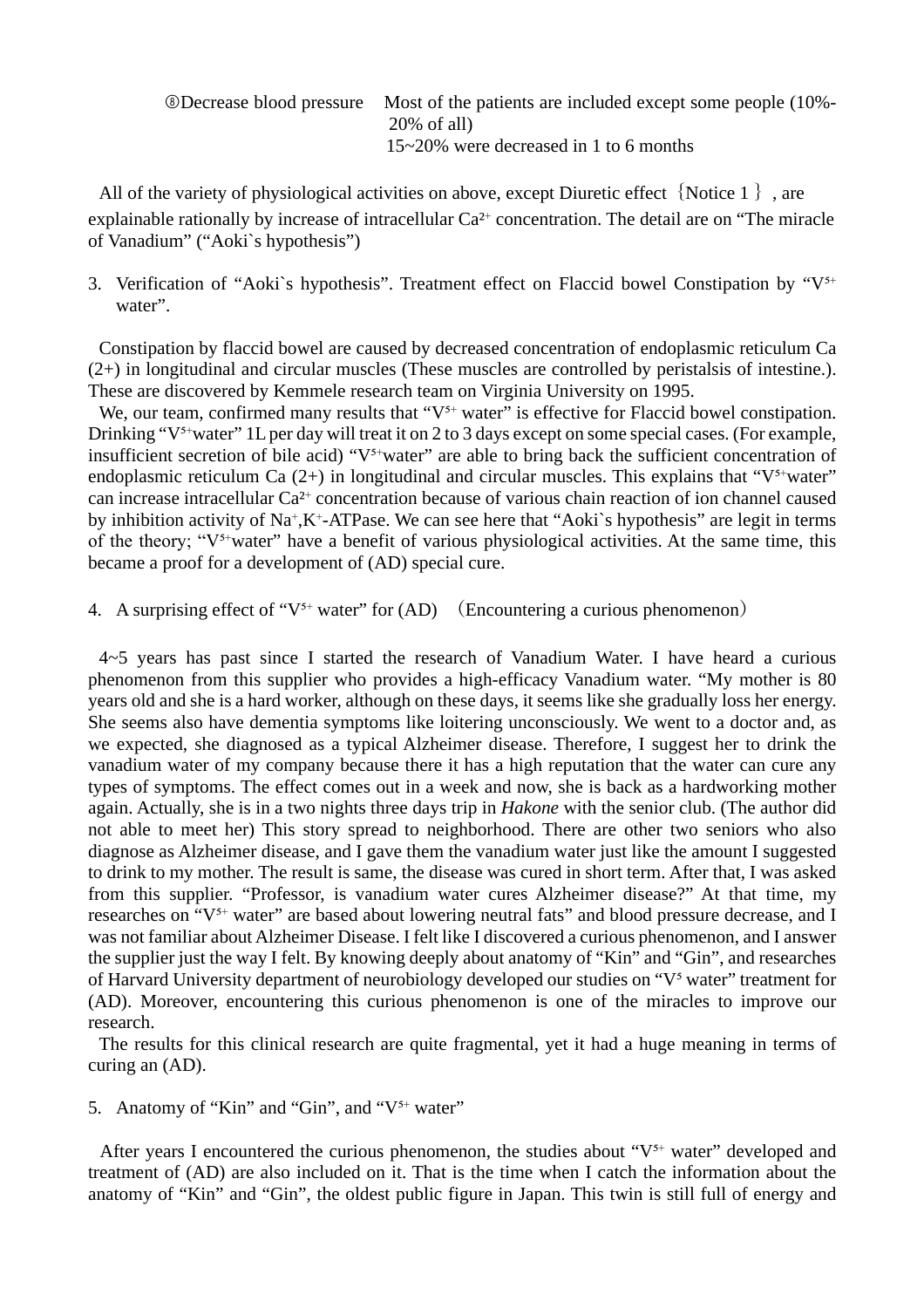brilliant minded event they became older than 100 years old. Therefore, a group of researchers shows an interest them and asked their family for an understanding to opening their brain.

According to the result, unexpectedly, lots of amyloid β are tightly attached on her cranial nerves. This was really weird brain condition for those researchers who strongly believes on amyloid hypothesis. Therefore, they started to examine on detail what is actually the thing makes the twins brain healthy. The result that the researchers earned was only they just habitually eating blue-skinned fish such as mackerel, sardine, tuna and salmon. In other words, speaking in medical term, they were just intaking a plenty amount of DHA and EPA, which is known as unsaturated fatty acid 〔Notice2〕.

I was in my research about the effect of " $V<sup>5+</sup>$  water" to lower the neutral fat, and this what makes me understand the facilitation of lipid catabolism caused by increasing intracellular  $Ca^{2+}$ concentration. I thought that there is a connection between lipid catabolism and homeostasis of neurons.

6. Hypothesis proposed by research group of neurological disease on Harvard university department of Neurobiology

A thesis about dementia symptoms and degenerative nerves of Alzheimer disease are published by Harvard Medical School research group of neurological disease on Nature (issued on July 2009). According to its study, the main cause on early stage of dementia symptoms and degenerative nerves of Alzheimer disease are on inactive presenilin of presynaptic terminal. It is considered that the obstruction of Ca<sup>2+</sup>intracellular influx from voltage-gated calcium channels and the depletion of  $Ca<sup>2+</sup>$ on endoplasmic reticulum are deeply related. (Reference, "Curing effect of Vanadium V<sup>5+</sup> ion water on Alzheimer type dementia (1) (2)")

This thesis helped me out to realize that the curious phenomenon I had encountered few years ago was all about increasing intracellular  $Ca^{2+}$  concentration. The "Aoki's hypothesis" are concluded because of this.

After research group of neurological disease on Harvard university proposed this hypothesis, there are many of researches published says that the main reason of Alzheimer disease are disturbance of homeostasis on intracellular calcium ion.

However, it is difficult to inject  $Ca^{2+}$  in nerve cells, and this stops the development of this theory.

" $V^{5+}$  water" increases Ca<sup>2+</sup> rate of all cells because of  $V^{5+}$  effects which is same as fast-acting cardiotonic〔Notice3〕, such as ouabain known at old times that produced by activity inhibition of  $Na<sup>+</sup>$ , K<sup>+</sup>- ATPase. It will be more easier to inject Ca<sup>2+</sup> in nerve cells by using "V<sup>5+</sup> water" and it can help the development of the theory.

6. Importance and sensitivity to analyze the FACT.

Nowadays, our aging society keep growing and the number of (AD) patients are increasing too. This increment are predicted to keep going. A vast information of (AD) are spread now everywhere. Although a FACT such as " $V^{5+}$  water can cure (AD) in short term because it can increase the neuro intercellular Ca<sup>2+</sup> concentration." or " The result of brain anatomy of old twin sisters, who does not show any symptoms of dementia even though they are over 100 years old, was surprisingly filled with amyloid β which is considered as a main reason of (AD). The thing discovered at this time was only they took a plenty of DHA, EPA from blue-skinned fish.", was not included on the spread information.

The research result on (4), (5) are important for (AD) studies. Most of the researchers in the world generally tend to be analytic and losing their sensitivity on FACT. This is expected as a reason of failure on 30 years (AD) research. I believe that there are scientific truth in (4) and (5) FACT.

7. Summary